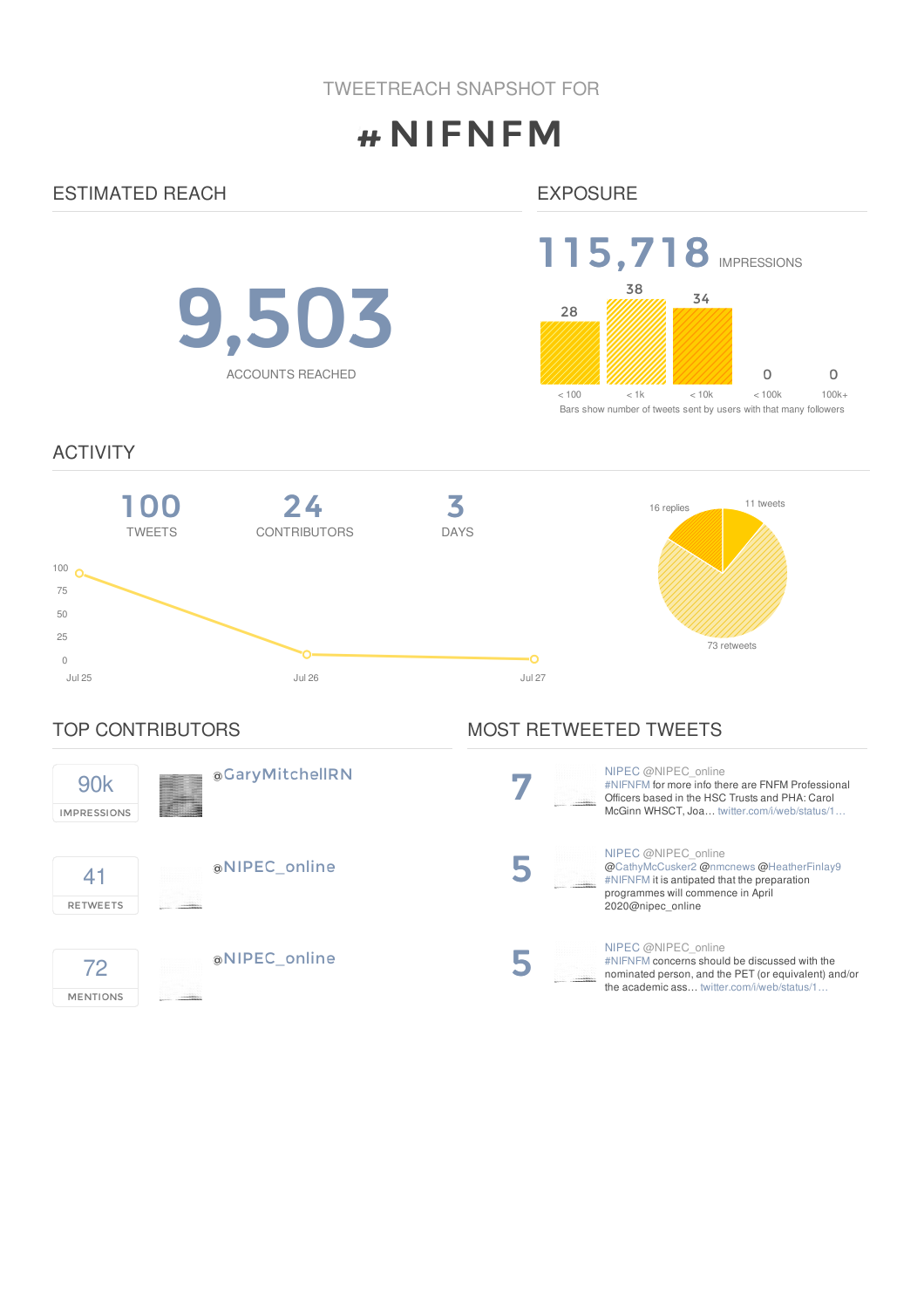# **CONTRIBUTORS**

|                        | <b>Tweets</b>  | <b>RTs</b>     | Impressions     |
|------------------------|----------------|----------------|-----------------|
| <b>GaryMitchellRN</b>  | 27             | 6              | 90 <sub>k</sub> |
| CathyMcCusker2         | 20             | $\overline{4}$ | 7.3k            |
| NIPEC_online           | 9              | 41             | 6.8k            |
| UnaLedger              | 5              | 0              | 5k              |
| mathews orla           | 5              | 3              | 2.6k            |
| davrmoi                | $\mathbf{1}$   | 0              | 706             |
| maeveymint             | $\mathbf{1}$   | $\mathbf 0$    | 676             |
| <b>RCNNI</b> NorthernB | $\mathbf{1}$   | $\Omega$       | 560             |
| lynseyf11              | $\overline{4}$ | $\mathbf{0}$   | 552             |
| pamrustweet            | 3              | $\Omega$       | 438             |
| anngeraghty4           | 1              | $\mathbf 0$    | 201             |
| Fiona57061071          | 1              | $\Omega$       | 195             |
| <b>CollinsMrsmitty</b> | $\mathbf{1}$   | 0              | 179             |
| Rosymckeever           | $\mathbf{1}$   | 0              | 137             |
| colin sheeran          | $\mathbf{1}$   | 0              | 104             |
| ceg                    | $\mathbf{1}$   | 0              | 104             |
| mclarnon kerrie        | $\mathbf{1}$   | 0              | 73              |
| BernadetteGrib1        | $\overline{4}$ | 0              | 28              |
| kempson2005            | $\mathbf{1}$   | $\mathbf 0$    | 22              |
| CarolMcGinn7           | $\overline{c}$ | 3              | 22              |
| rhondab61507034        | $\overline{4}$ | 1              | 12              |
| JoanneFitzsimo1        | 3              | 6              | 3               |
| KarenMcCutcheo4        | $\overline{c}$ | 6              | $\overline{c}$  |
| CMDickson100           | 1              | 3              | 1               |

# TWEETS TIMELINE

### **Jul 27, 2019 at 2:24pm UTC**



### Jul 27, 2019 at 12:00am UTC



۵

### Ruth [collins](//twitter.com/CollinsMrsmitty) @CollinsMrsmitty





### RT [@NIPEC\\_online](http://twitter.com/NIPEC_online): [@KarenMcCutcheo4](http://twitter.com/KarenMcCutcheo4) [#NIFNFM](/reach?q=%23NIFNFM) All NMC registered nurses and midwives are capable of supervising students. It

## [lynseyf1](//twitter.com/lynseyf11) @lynseyf11

RT [@NIPEC\\_online](http://twitter.com/NIPEC_online): [#NIFNFM](/reach?q=%23NIFNFM) for more info there are FNFM Professional Officers based in the HSC Trusts and PHA: Carol McGinn WHSCT, Joanne Fi…



### [lynseyf1](//twitter.com/lynseyf11) @lynseyf11

RT [@NIPEC\\_online](http://twitter.com/NIPEC_online): [#NIFNFM](/reach?q=%23NIFNFM) The nominated person will be the ward sister/charge nurse/team leader/home manager or a designated person withi…

RT [@NIPEC\\_online](http://twitter.com/NIPEC_online): FAQ's on the Standards for Student Supervision and Assessment are available in our recent Future Nurse Future



### [lynseyf1](//twitter.com/lynseyf11) @lynseyf11

[lynseyf1](//twitter.com/lynseyf11) @lynseyf11

Midwife com…

RT [@NIPEC\\_online](http://twitter.com/NIPEC_online): [#NIFNFM](/reach?q=%23NIFNFM) concerns should be discussed with the nominated person, and the PET (or equivalent) and/or the academic assessor/…



۸

### Tracy [Gibney](//twitter.com/kempson2005) @kempson2005

RT [@NIPEC\\_online](http://twitter.com/NIPEC_online): [#NIFNFM](/reach?q=%23NIFNFM) There will be an opportunity for mentors and sign-off mentors to have recognition of prior learning & move di…

### Jul 26, 2019 at 12:00am UTC



## Dr Una St [Ledger](//twitter.com/UnaLedger) @UnaLedger

RT [@NIPEC\\_online](http://twitter.com/NIPEC_online): [#NIFNFM](/reach?q=%23NIFNFM) concerns should be discussed with the nominated person, and the PET (or equivalent) and/or the academic assessor/…

### Dr Una St [Ledger](//twitter.com/UnaLedger) @UnaLedger



RT [@NIPEC\\_online](http://twitter.com/NIPEC_online): [#NIFNFM](/reach?q=%23NIFNFM) The nominated person will be the ward sister/charge nurse/team leader/home manager or a designated person withi…

# $\vert$ ?



RT [@NIPEC\\_online](http://twitter.com/NIPEC_online): [#NIFNFM](/reach?q=%23NIFNFM) for more info there are FNFM Professional Officers based in the HSC Trusts and PHA: Carol McGinn WHSCT, Joanne Fi



### Colin [Sheeran](//twitter.com/colin_sheeran) @colin\_sheeran

RT [@GaryMitchellRN](http://twitter.com/GaryMitchellRN): [#NIFNFM](/reach?q=%23NIFNFM) Icurrently act as a link lecturer for a number of [#nursing](/reach?q=%23nursing) homes & wonder what kind of support will be availa…



### Dr Una St [Ledger](//twitter.com/UnaLedger) @UnaLedger

RT [@NIPEC\\_online](http://twitter.com/NIPEC_online): [@Fiona57061071](http://twitter.com/Fiona57061071) [#NIFNFM](/reach?q=%23NIFNFM) there will be FNFM roadshows delivered across NI from October 2019, geographically spread and open…



Dr Una St [Ledger](//twitter.com/UnaLedger) @UnaLedger RT [@NIPEC\\_online](http://twitter.com/NIPEC_online): [@CathyMcCusker2](http://twitter.com/CathyMcCusker2) [@nmcnews](http://twitter.com/nmcnews) [@HeatherFinlay9](http://twitter.com/HeatherFinlay9) [#NIFNFM](/reach?q=%23NIFNFM) it is antipated that the preparation programmes will commence in April 2…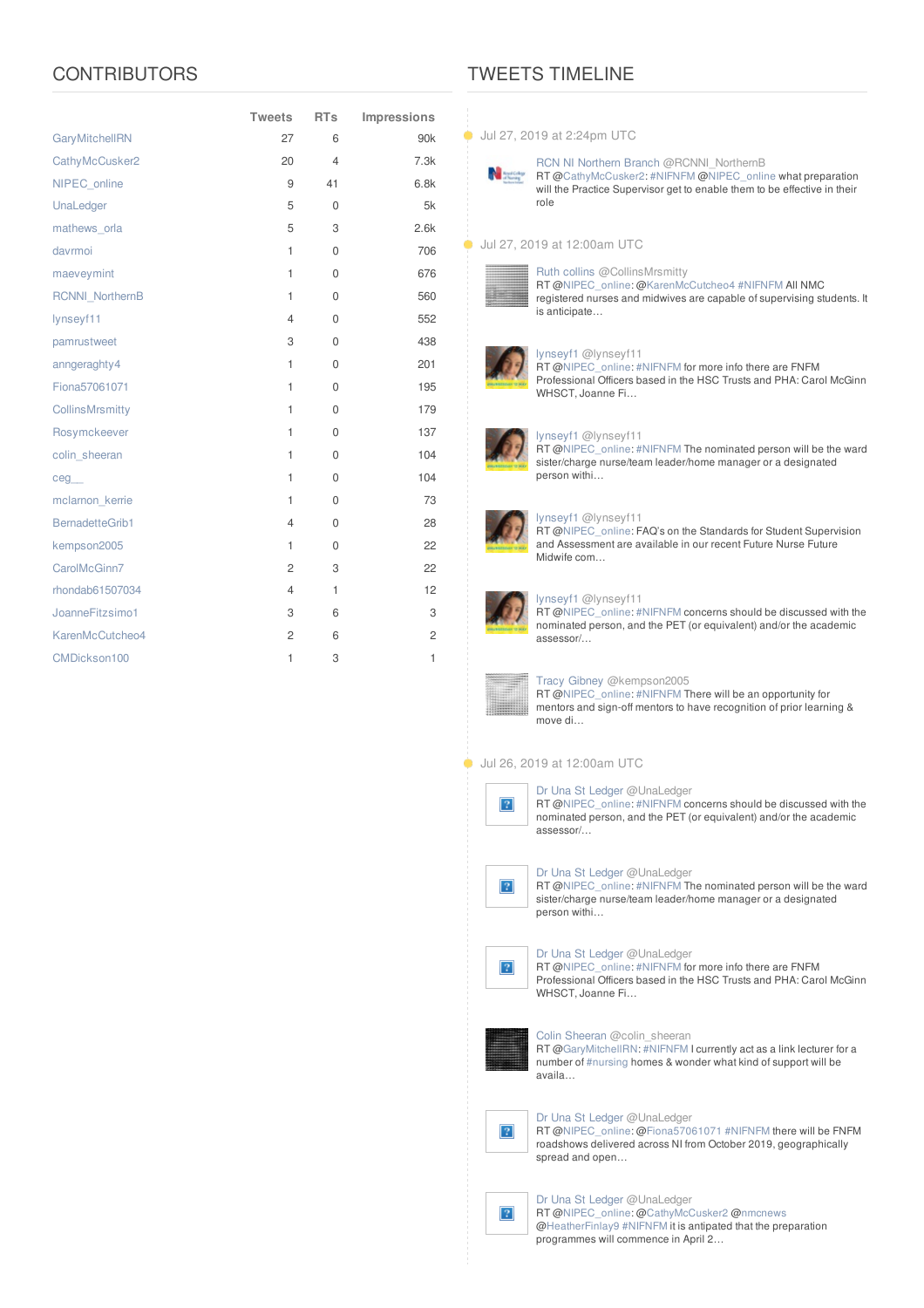

### **[Pamela](//twitter.com/pamrustweet) Russell @pamrustweet**

RT [@CMDickson100](http://twitter.com/CMDickson100): [@mclarnon\\_kerrie](http://twitter.com/mclarnon_kerrie) [@NIPEC\\_online](http://twitter.com/NIPEC_online) [@charlottemcardl](http://twitter.com/charlottemcardl) [@nmcnews](http://twitter.com/nmcnews) [#NIFNFM](/reach?q=%23NIFNFM) The nominated person will be the ward sister/charge nurs...

### **[Pamela](//twitter.com/pamrustweet) Russell @pamrustweet**



RT [@NIPEC\\_online](http://twitter.com/NIPEC_online): [#NIFNFM](/reach?q=%23NIFNFM) There will be an opportunity for mentors and sign-off mentors to have recognition of prior learning & move di…

## **[Pamela](//twitter.com/pamrustweet) Russell @pamrustweet** 赢



RT [@NIPEC\\_online](http://twitter.com/NIPEC_online): [#NIFNFM](/reach?q=%23NIFNFM) for more info there are FNFM Professional Officers based in the HSC Trusts and PHA: Carol McGinn WHSCT, Joanne Fi

### Ann [Geraghty](//twitter.com/anngeraghty4) @anngeraghty4



RT [@GaryMitchellRN](http://twitter.com/GaryMitchellRN): [#NIFNFM](/reach?q=%23NIFNFM) Icurrently act as a link lecturer for a number of [#nursing](/reach?q=%23nursing) homes & wonder what kind of support will be availa…



### Fiona [Bradley](//twitter.com/Fiona57061071) @Fiona57061071

RT [@NIPEC\\_online](http://twitter.com/NIPEC_online): [#NIFNFM](/reach?q=%23NIFNFM) for more info there are FNFM Professional Officers based in the HSC Trusts and PHA: Carol McGinn WHSCT, Joanne Fi…



### Maeve Murray PGCert [Healthcare](//twitter.com/maeveymint) Ed @maeveymint RT [@NIPEC\\_online](http://twitter.com/NIPEC_online): Join the NI FNFM twitter chat at 7pm 25th July to answer your questions on the NI model for student supervision and asses…



## Cathy [McCusker](//twitter.com/CathyMcCusker2) RN @CathyMcCusker2

RT [@mathews\\_orla](http://twitter.com/mathews_orla): [@GaryMitchellRN](http://twitter.com/GaryMitchellRN) [@NIPEC\\_online](http://twitter.com/NIPEC_online) Agree Gary! Would be great to see a more fluid movement of students from all universities a…



# Dr Gary [Mitchell](//twitter.com/GaryMitchellRN) @GaryMitchellRN

RT [@mathews\\_orla](http://twitter.com/mathews_orla): [@GaryMitchellRN](http://twitter.com/GaryMitchellRN) [@NIPEC\\_online](http://twitter.com/NIPEC_online) Agree Gary! Would be great to see a more fluid movement of students from all universities a…



### Orla [Mathews](//twitter.com/mathews_orla) @mathews\_orla

RT [@mathews\\_orla](http://twitter.com/mathews_orla): [@GaryMitchellRN](http://twitter.com/GaryMitchellRN) [@NIPEC\\_online](http://twitter.com/NIPEC_online) Agree Gary! Would be great to see a more fluid movement of students from all universities a…



### Orla [Mathews](//twitter.com/mathews_orla) @mathews\_orla

[@GaryMitchellRN](http://twitter.com/GaryMitchellRN) [@NIPEC\\_online](http://twitter.com/NIPEC_online) Agree Gary! Would be great to see a more fluid movement of students from all universi… [twitter.com/i/web/status/1…](https://t.co/tdz5eIkhPU)



### **[Caroline](//twitter.com/ceg__) Graham @ceg\_1**<br> **RT @NIPEC\_online: #NIF** RT [@NIPEC\\_online](http://twitter.com/NIPEC_online): [#NIFNFM](/reach?q=%23NIFNFM) for more info there are FNFM

Professional Officers based in the HSC Trusts and PHA: Carol McGinn WHSCT, Joanne Fi…



### Cathy [McCusker](//twitter.com/CathyMcCusker2) RN @CathyMcCusker2 [@NIPEC\\_online](http://twitter.com/NIPEC_online) [#NIFNFM](/reach?q=%23NIFNFM) thanks for this information session this evening [@frances\\_cannon](http://twitter.com/frances_cannon) [@nmcnews](http://twitter.com/nmcnews)



Orla [Mathews](//twitter.com/mathews_orla) @mathews\_orla [@NIPEC\\_online](http://twitter.com/NIPEC_online) Thanks for all the info and updates! [#NIFNFM](/reach?q=%23NIFNFM)



### Orla [Mathews](//twitter.com/mathews_orla) @mathews\_orla RT [@NIPEC\\_online](http://twitter.com/NIPEC_online): [@KarenMcCutcheo4](http://twitter.com/KarenMcCutcheo4) [#NIFNFM](/reach?q=%23NIFNFM) All NMC registered nurses and midwives are capable of supervising students. It is anticipate…



Cathy [McCusker](//twitter.com/CathyMcCusker2) RN @CathyMcCusker2 RT [@NIPEC\\_online](http://twitter.com/NIPEC_online): [#NIFNFM](/reach?q=%23NIFNFM) for more info there are FNFM Professional Officers based in the HSC Trusts and PHA: Carol McGinn WHSCT, Joanne Fi…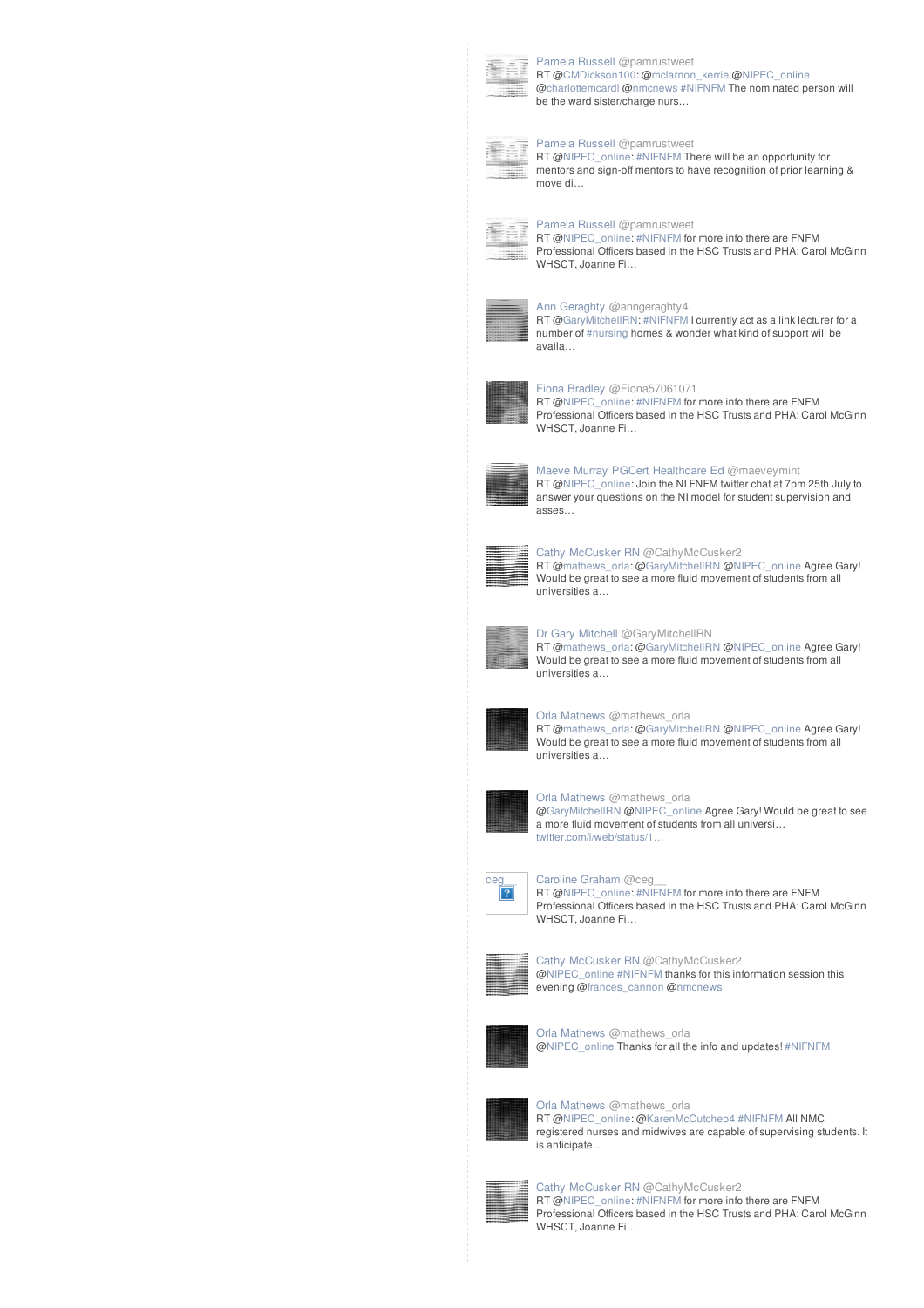

Dr Gary [Mitchell](//twitter.com/GaryMitchellRN) @GaryMitchellRN RT [@NIPEC\\_online](http://twitter.com/NIPEC_online): [#NIFNFM](/reach?q=%23NIFNFM) Folks -Thank you for your participation Signing OFF !



Orla [Mathews](//twitter.com/mathews_orla) @mathews\_orla RT [@NIPEC\\_online](http://twitter.com/NIPEC_online): [@Fiona57061071](http://twitter.com/Fiona57061071) [#NIFNFM](/reach?q=%23NIFNFM) there will be FNFM roadshows delivered across NI from October 2019, geographically spread and open…



Dr Gary [Mitchell](//twitter.com/GaryMitchellRN) @GaryMitchellRN RT [@CathyMcCusker2](http://twitter.com/CathyMcCusker2): [#NIFNFM](/reach?q=%23NIFNFM) twitter.com/NIPEC\_online/s...



Dr Gary [Mitchell](//twitter.com/GaryMitchellRN) @GaryMitchellRN RT [@NIPEC\\_online](http://twitter.com/NIPEC_online): [@JoanneFitzsimo1](http://twitter.com/JoanneFitzsimo1) @[KarenMcCutcheo4](http://twitter.com/KarenMcCutcheo4) [@charlottemcardl](http://twitter.com/charlottemcardl) [@nmcnews](http://twitter.com/nmcnews) [#NIFNFM](/reach?q=%23NIFNFM) There is no expectation that all registrants requir…



Dr Gary [Mitchell](//twitter.com/GaryMitchellRN) @GaryMitchellRN RT [@JoanneFitzsimo1](http://twitter.com/JoanneFitzsimo1): [@KarenMcCutcheo4](http://twitter.com/KarenMcCutcheo4) [@NIPEC\\_online](http://twitter.com/NIPEC_online) [@charlottemcardl](http://twitter.com/charlottemcardl) [@nmcnews](http://twitter.com/nmcnews) [#NIFNFM](/reach?q=%23NIFNFM) Will registrants require additional clinical skills t…



Dr Gary [Mitchell](//twitter.com/GaryMitchellRN) @GaryMitchellRN RT [@NIPEC\\_online](http://twitter.com/NIPEC_online): [#NIFNFM](/reach?q=%23NIFNFM) for more info there are FNFM Professional Officers based in the HSC Trusts and PHA: Carol McGinn WHSCT, Joanne Fi…



Dr Gary [Mitchell](//twitter.com/GaryMitchellRN) @GaryMitchellRN RT [@CarolMcGinn7:](http://twitter.com/CarolMcGinn7) [#NIFNFM](/reach?q=%23NIFNFM) who will be providing professional support for the independant sector?



Dr Gary [Mitchell](//twitter.com/GaryMitchellRN) @GaryMitchellRN

RT [@KarenMcCutcheo4](http://twitter.com/KarenMcCutcheo4): @[rhondab61507034](http://twitter.com/rhondab61507034) [#NIFNFM](/reach?q=%23NIFNFM) The PET is responsible for providing professional support, advice and guidance for the new ro…



[NIPEC](//twitter.com/NIPEC_online) @NIPEC\_online [#NIFNFM](/reach?q=%23NIFNFM) Folks -Thank you for your participation Signing OFF !

### [NIPEC](//twitter.com/NIPEC_online) @NIPEC\_online



[#NIFNFM](/reach?q=%23NIFNFM) for more info there are FNFM Professional Officers based in the HSC Trusts and PHA: Carol McGinn WHSCT, Joa… [twitter.com/i/web/status/1…](https://t.co/PRoLq5LAX8)



Kerrie [McLarnon](//twitter.com/mclarnon_kerrie) RGN; Masters Medical Law @mclarnon\_kerrie RT [@NIPEC\\_online](http://twitter.com/NIPEC_online): [@JoanneFitzsimo1](http://twitter.com/JoanneFitzsimo1) @[KarenMcCutcheo4](http://twitter.com/KarenMcCutcheo4) [@charlottemcardl](http://twitter.com/charlottemcardl) [@nmcnews](http://twitter.com/nmcnews) [#NIFNFM](/reach?q=%23NIFNFM) There is no expectation that all registrants requir…



Cathy [McCusker](//twitter.com/CathyMcCusker2) RN @CathyMcCusker2 [#NIFNFM](/reach?q=%23NIFNFM) [twitter.com/NIPEC\\_online/s…](https://t.co/W9kolw8Exk)



Karen [McCutcheon](//twitter.com/KarenMcCutcheo4) @KarenMcCutcheo4 [@rhondab61507034](http://twitter.com/rhondab61507034) [#NIFNFM](/reach?q=%23NIFNFM) The PET is responsible for providing professional support, advice and guidance for the new… [twitter.com/i/web/status/1…](https://t.co/GvOIXQlrWc)



[CarolMcGinn](//twitter.com/CarolMcGinn7) @CarolMcGinn7 [#NIFNFM](/reach?q=%23NIFNFM) who will be providing professional support for the independant sector?



Cathy [McCusker](//twitter.com/CathyMcCusker2) RN @CathyMcCusker2 RT [@rhondab61507034](http://twitter.com/rhondab61507034): [#NIFNFM](/reach?q=%23NIFNFM) What is the role of the HSC Trust Practice Education Team



Roisin [McCartney](//twitter.com/Rosymckeever) @Rosymckeever RT [@GaryMitchellRN](http://twitter.com/GaryMitchellRN): [#NIFNFM](/reach?q=%23NIFNFM) I currently act as a link lecturer for a number of [#nursing](/reach?q=%23nursing) homes & wonder what kind of support will be availa…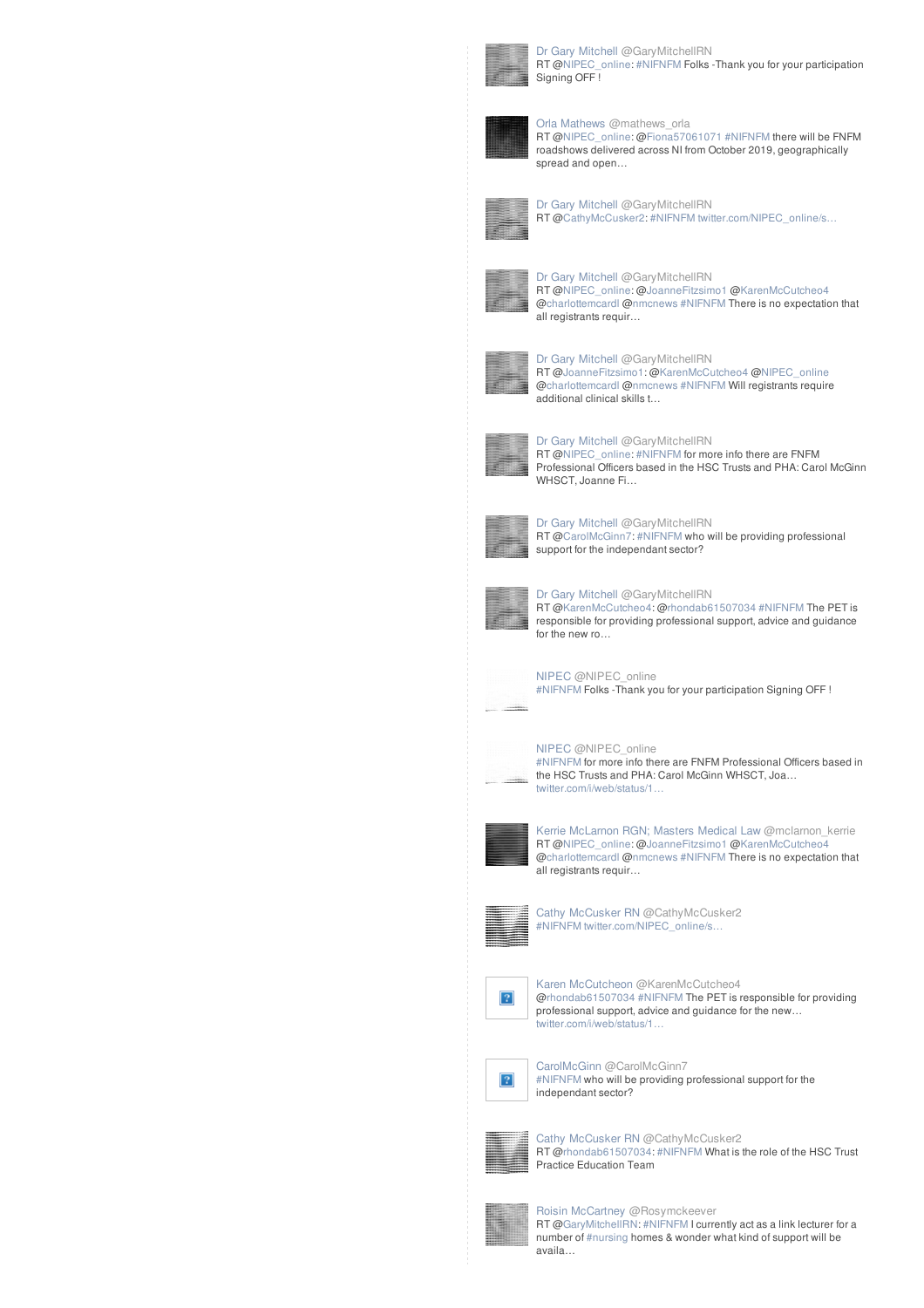

Cathy [McCusker](//twitter.com/CathyMcCusker2) RN @CathyMcCusker2 RT [@NIPEC\\_online](http://twitter.com/NIPEC_online): [@JoanneFitzsimo1](http://twitter.com/JoanneFitzsimo1) @[KarenMcCutcheo4](http://twitter.com/KarenMcCutcheo4) [@charlottemcardl](http://twitter.com/charlottemcardl) [@nmcnews](http://twitter.com/nmcnews) [#NIFNFM](/reach?q=%23NIFNFM) There is no expectation that all registrants requir…



### [NIPEC](//twitter.com/NIPEC_online) @NIPEC\_online **PMI** [@JoanneFitzsimo1](http://twitter.com/JoanneFitzsimo1) [@KarenMcCutcheo4](http://twitter.com/KarenMcCutcheo4) [@charlottemcardl](http://twitter.com/charlottemcardl)

[@nmcnews](http://twitter.com/nmcnews) [#NIFNFM](/reach?q=%23NIFNFM) There is no expectation that all registrants… [twitter.com/i/web/status/1…](https://t.co/5fJEg47oIu)



### Cathy [McCusker](//twitter.com/CathyMcCusker2) RN @CathyMcCusker2 RT [@GaryMitchellRN](http://twitter.com/GaryMitchellRN): [#NIFNFM](/reach?q=%23NIFNFM) Icurrently act as a link lecturer for a number of [#nursing](/reach?q=%23nursing) homes & wonder what kind of support will be availa…



### Dr Gary [Mitchell](//twitter.com/GaryMitchellRN) @GaryMitchellRN [#NIFNFM](/reach?q=%23NIFNFM) Icurrently act as a link lecturer for a number of [#nursing](/reach?q=%23nursing) homes & wonder what kind of support will be av… [twitter.com/i/web/status/1…](https://t.co/zNyTUqFnvi)

Joanne [Fitzsimons](//twitter.com/JoanneFitzsimo1) @JoanneFitzsimo1 [@KarenMcCutcheo4](http://twitter.com/KarenMcCutcheo4) [@NIPEC\\_online](http://twitter.com/NIPEC_online) [@charlottemcardl](http://twitter.com/charlottemcardl) [@nmcnews](http://twitter.com/nmcnews) [#NIFNFM](/reach?q=%23NIFNFM) Will registrants require additional clinical skill… [twitter.com/i/web/status/1…](https://t.co/dewYrUZV4V)



[Bernadette](//twitter.com/BernadetteGrib1) Gribben @BernadetteGrib1 RT [@NIPEC\\_online](http://twitter.com/NIPEC_online): [@Patrick0343](http://twitter.com/Patrick0343) [@charlottemcard](http://twitter.com/charlottemcardl)l [@nmcnews](http://twitter.com/nmcnews) [#NIFNFM](/reach?q=%23NIFNFM) there is no set requirement on number of visits it will be dependent on th…



 $|2|$ 

[rhonda](//twitter.com/rhondab61507034) brown @rhondab61507034 RT [@NIPEC\\_online](http://twitter.com/NIPEC_online): [@CathyMcCusker2](http://twitter.com/CathyMcCusker2) [@nmcnews](http://twitter.com/nmcnews) [@HeatherFinlay9](http://twitter.com/HeatherFinlay9) [#NIFNFM](/reach?q=%23NIFNFM) it is antipated that the preparation programmes will commence in April 2…



[rhonda](//twitter.com/rhondab61507034) brown @rhondab61507034

RT [@NIPEC\\_online](http://twitter.com/NIPEC_online): [@GaryMitchellRN](http://twitter.com/GaryMitchellRN) [@charlottemcardl](http://twitter.com/charlottemcardl) [@nmcnews](http://twitter.com/nmcnews) [@KarenMcCutcheo4](http://twitter.com/KarenMcCutcheo4) [@CathyMcCusker2](http://twitter.com/CathyMcCusker2) [#NIFNFM](/reach?q=%23NIFNFM) The academic assessor works in partn…



[rhonda](//twitter.com/rhondab61507034) brown @rhondab61507034 RT [@NIPEC\\_online](http://twitter.com/NIPEC_online): [@Fiona57061071](http://twitter.com/Fiona57061071) [#NIFNFM](/reach?q=%23NIFNFM) there will be FNFM





### Dr Gary [Mitchell](//twitter.com/GaryMitchellRN) @GaryMitchellRN

RT [@NIPEC\\_online](http://twitter.com/NIPEC_online): [@Patrick0343](http://twitter.com/Patrick0343) [@charlottemcard](http://twitter.com/charlottemcardl)l [@nmcnews](http://twitter.com/nmcnews) [#NIFNFM](/reach?q=%23NIFNFM) there is no set requirement on number of visits it will be dependent on th…



Cathy [McCusker](//twitter.com/CathyMcCusker2) RN @CathyMcCusker2

RT [@NIPEC\\_online](http://twitter.com/NIPEC_online): [@Patrick0343](http://twitter.com/Patrick0343) [@charlottemcard](http://twitter.com/charlottemcardl)l [@nmcnews](http://twitter.com/nmcnews) [#NIFNFM](/reach?q=%23NIFNFM) there is no set requirement on number of visits it will be dependent on th…



### [NIPEC](//twitter.com/NIPEC_online) @NIPEC\_online

**FINITED A** Patrick0343 [@charlottemcard](http://twitter.com/charlottemcardl)l [@nmcnews](http://twitter.com/nmcnews) [#NIFNFM](/reach?q=%23NIFNFM) there is no set requirement on number of visits it will be dependent… [twitter.com/i/web/status/1…](https://t.co/CO60O95s2e)



Dr Gary [Mitchell](//twitter.com/GaryMitchellRN) @GaryMitchellRN RT [@CathyMcCusker2](http://twitter.com/CathyMcCusker2): [#NIFNFM](/reach?q=%23NIFNFM) [twitter.com/Patrick0343/st…](https://t.co/SoUgEIyDvB)



Cathy [McCusker](//twitter.com/CathyMcCusker2) RN @CathyMcCusker2 [#NIFNFM](/reach?q=%23NIFNFM) [twitter.com/Patrick0343/st…](https://t.co/SoUgEIyDvB)



Dr Gary [Mitchell](//twitter.com/GaryMitchellRN) @GaryMitchellRN RT [@NIPEC\\_online](http://twitter.com/NIPEC_online): [@Fiona57061071](http://twitter.com/Fiona57061071) [#NIFNFM](/reach?q=%23NIFNFM) there will be FNFM roadshows delivered across NI from October 2019, geographically spread and open…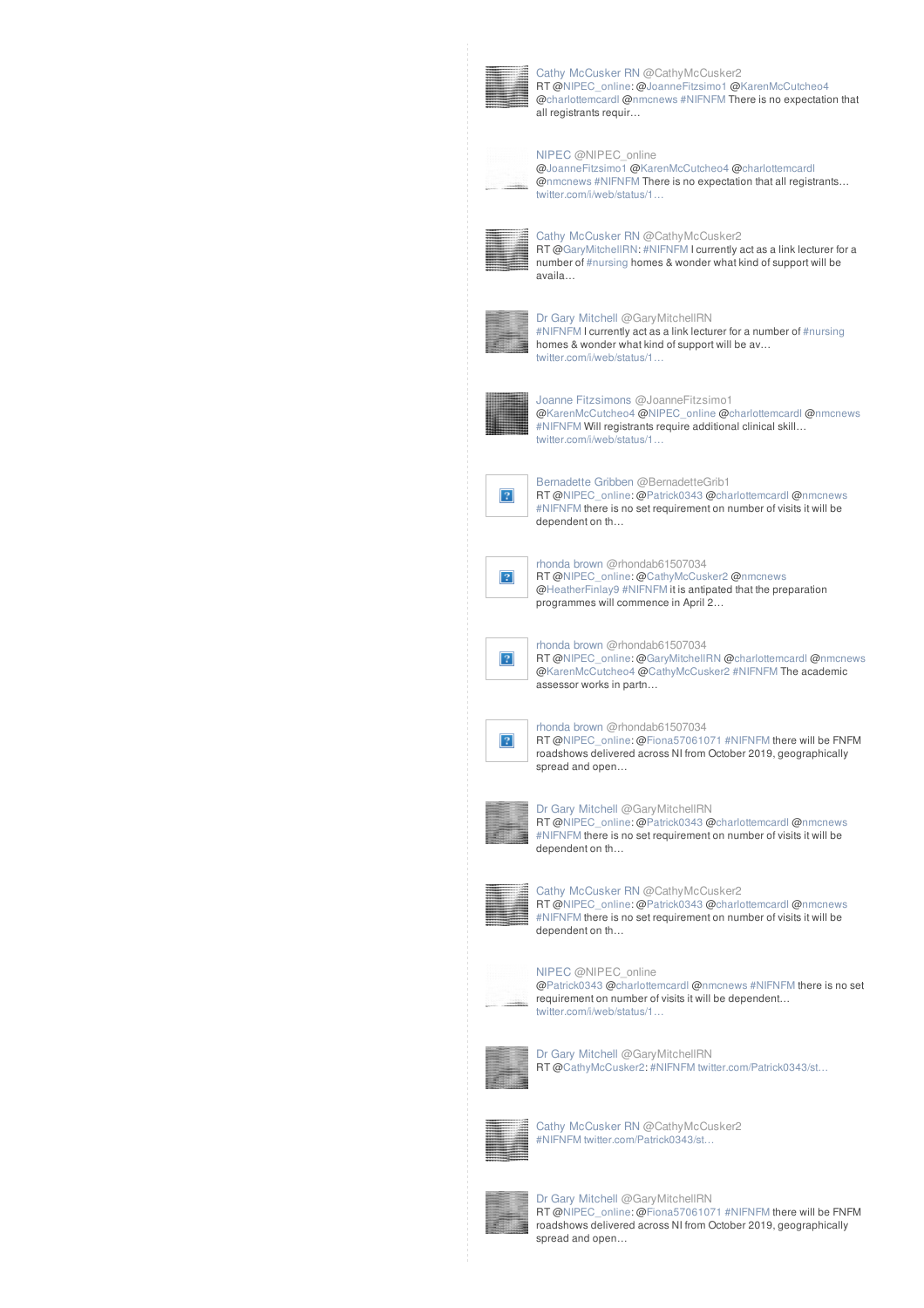

[NIPEC](//twitter.com/NIPEC_online) @NIPEC\_online **FIGURE 2008** Fiona57061071 [#NIFNFM](/reach?q=%23NIFNFM) there will be FNFM roadshows delivered across NI from October 2019, geographically spread an… [twitter.com/i/web/status/1…](https://t.co/YjXZ4pUfCr)



### Dr Gary [Mitchell](//twitter.com/GaryMitchellRN) @GaryMitchellRN

RT [@NIPEC\\_online](http://twitter.com/NIPEC_online): [@Patrick0343](http://twitter.com/Patrick0343) [@charlottemcard](http://twitter.com/charlottemcardl)l [@nmcnews](http://twitter.com/nmcnews) [#NIFNFM](/reach?q=%23NIFNFM) The number of students supported will be negotiated with the nominated p…



### Dr Gary [Mitchell](//twitter.com/GaryMitchellRN) @GaryMitchellRN

RT [@NIPEC\\_online](http://twitter.com/NIPEC_online): [#NIFNFM](/reach?q=%23NIFNFM) The nominated person will be the ward sister/charge nurse/team leader/home manager or a designated person withi…



### [NIPEC](//twitter.com/NIPEC_online) @NIPEC\_online



### **FIFALLE [#NIFNFM](/reach?q=%23NIFNFM) The nominated person will be the ward sister/charge** nurse/team leader/home manager or a designated person… [twitter.com/i/web/status/1…](https://t.co/nSjKZ90v9z)



### [NIPEC](//twitter.com/NIPEC_online) @NIPEC\_online

**FINDITED ATTENDAM** [@charlottemcard](http://twitter.com/charlottemcardl)l [@nmcnews](http://twitter.com/nmcnews) [#NIFNFM](/reach?q=%23NIFNFM) The number of students supported will be negotiated with the nomin… [twitter.com/i/web/status/1…](https://t.co/FItlOgHkUw)



### Dr Gary [Mitchell](//twitter.com/GaryMitchellRN) @GaryMitchellRN RT [@NIPEC\\_online](http://twitter.com/NIPEC_online): [#NIFNFM](/reach?q=%23NIFNFM) concerns should be discussed with the nominated person, and the PET (or equivalent) and/or the academic assessor/…



[Bernadette](//twitter.com/BernadetteGrib1) Gribben @BernadetteGrib1 RT [@JoanneFitzsimo1](http://twitter.com/JoanneFitzsimo1): [@KarenMcCutcheo4](http://twitter.com/KarenMcCutcheo4) [@GaryMitchellRN](http://twitter.com/GaryMitchellRN) [@mclarnon\\_kerrie](http://twitter.com/mclarnon_kerrie) [@NIPEC\\_online](http://twitter.com/NIPEC_online) [@charlottemcardl](http://twitter.com/charlottemcardl) [@nmcnews](http://twitter.com/nmcnews) [#NIFNFM](/reach?q=%23NIFNFM) who will the nominat…



[Bernadette](//twitter.com/BernadetteGrib1) Gribben @BernadetteGrib1 RT [@NIPEC\\_online](http://twitter.com/NIPEC_online): [#NIFNFM](/reach?q=%23NIFNFM) concerns should be discussed with the nominated person, and the PET (or equivalent) and/or the academic assessor/…



### Cathy [McCusker](//twitter.com/CathyMcCusker2) RN @CathyMcCusker2 RT [@JoanneFitzsimo1](http://twitter.com/JoanneFitzsimo1): [@KarenMcCutcheo4](http://twitter.com/KarenMcCutcheo4) [@GaryMitchellRN](http://twitter.com/GaryMitchellRN) [@mclarnon\\_kerrie](http://twitter.com/mclarnon_kerrie) [@NIPEC\\_online](http://twitter.com/NIPEC_online) [@charlottemcardl](http://twitter.com/charlottemcardl) [@nmcnews](http://twitter.com/nmcnews) [#NIFNFM](/reach?q=%23NIFNFM) who will the nominat…



### Cathy [McCusker](//twitter.com/CathyMcCusker2) RN @CathyMcCusker2

RT [@NIPEC\\_online](http://twitter.com/NIPEC_online): [#NIFNFM](/reach?q=%23NIFNFM) concerns should be discussed with the nominated person, and the PET (or equivalent) and/or the academic assessor/…



### [NIPEC](//twitter.com/NIPEC_online) @NIPEC\_online **FIFALLE ANIFATEM** concerns should be discussed with the nominated person, and the PET (or equivalent) and/or the academic ass… twitter.com/i/web/status/1



Dr Gary [Mitchell](//twitter.com/GaryMitchellRN) @GaryMitchellRN RT [@JoanneFitzsimo1](http://twitter.com/JoanneFitzsimo1): [@KarenMcCutcheo4](http://twitter.com/KarenMcCutcheo4) [@GaryMitchellRN](http://twitter.com/GaryMitchellRN) [@mclarnon\\_kerrie](http://twitter.com/mclarnon_kerrie) [@NIPEC\\_online](http://twitter.com/NIPEC_online) [@charlottemcardl](http://twitter.com/charlottemcardl) [@nmcnews](http://twitter.com/nmcnews) [#NIFNFM](/reach?q=%23NIFNFM) who will the nominat…



Cathy [McCusker](//twitter.com/CathyMcCusker2) RN @CathyMcCusker2 RT [@KarenMcCutcheo4](http://twitter.com/KarenMcCutcheo4): @[GaryMitchellRN](http://twitter.com/GaryMitchellRN) [@NIPEC\\_online](http://twitter.com/NIPEC_online) [@charlottemcardl](http://twitter.com/charlottemcardl) [@nmcnews](http://twitter.com/nmcnews) [@CathyMcCusker2](http://twitter.com/CathyMcCusker2) [#NIFNFM](/reach?q=%23NIFNFM) Yes Practice assessor must always be a…



Joanne [Fitzsimons](//twitter.com/JoanneFitzsimo1) @JoanneFitzsimo1 [@KarenMcCutcheo4](http://twitter.com/KarenMcCutcheo4) [@GaryMitchellRN](http://twitter.com/GaryMitchellRN) [@mclarnon\\_kerrie](http://twitter.com/mclarnon_kerrie) [@NIPEC\\_online](http://twitter.com/NIPEC_online) [@charlottemcardl](http://twitter.com/charlottemcardl) [@nmcnews](http://twitter.com/nmcnews) [#NIFNFM](/reach?q=%23NIFNFM) who will the nomi… [twitter.com/i/web/status/1…](https://t.co/wTzL66xQKg)



Cathy [McCusker](//twitter.com/CathyMcCusker2) RN @CathyMcCusker2 RT [@GaryMitchellRN](http://twitter.com/GaryMitchellRN): [@NIPEC\\_online](http://twitter.com/NIPEC_online) [@charlottemcardl](http://twitter.com/charlottemcardl) [@nmcnews](http://twitter.com/nmcnews) [@KarenMcCutcheo4](http://twitter.com/KarenMcCutcheo4) [@CathyMcCusker2](http://twitter.com/CathyMcCusker2) [#Thanks](/reach?q=%23Thanks) for this clarification...Does the prac…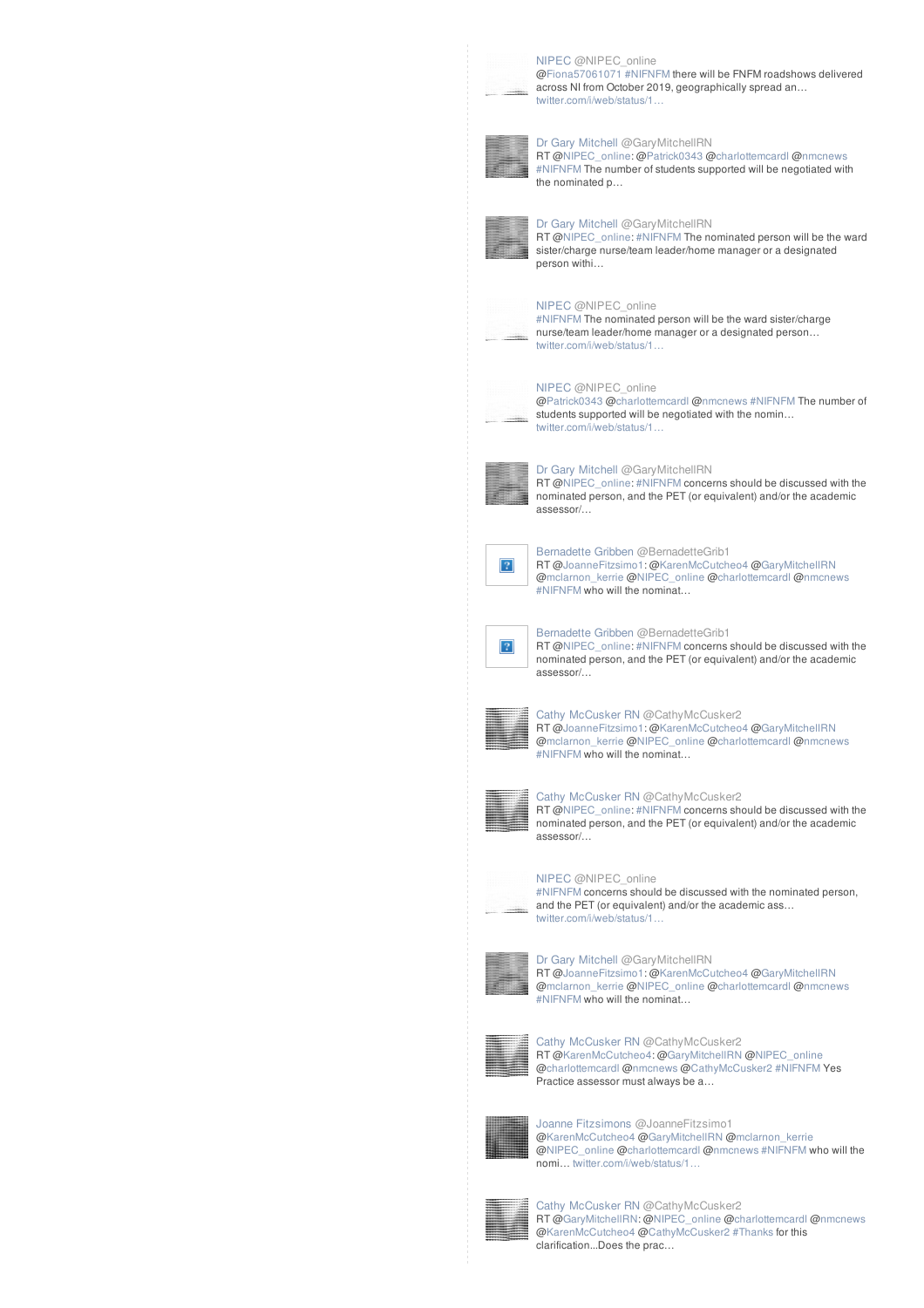

Dr Gary [Mitchell](//twitter.com/GaryMitchellRN) @GaryMitchellRN RT [@KarenMcCutcheo4](http://twitter.com/KarenMcCutcheo4): @[GaryMitchellRN](http://twitter.com/GaryMitchellRN) [@NIPEC\\_online](http://twitter.com/NIPEC_online) [@charlottemcardl](http://twitter.com/charlottemcardl) [@nmcnews](http://twitter.com/nmcnews) [@CathyMcCusker2](http://twitter.com/CathyMcCusker2) [#NIFNFM](/reach?q=%23NIFNFM) Yes Practice assessor must always be a…

# Karen [McCutcheon](//twitter.com/KarenMcCutcheo4) @KarenMcCutcheo4

[@GaryMitchellRN](http://twitter.com/GaryMitchellRN) [@NIPEC\\_online](http://twitter.com/NIPEC_online) [@charlottemcardl](http://twitter.com/charlottemcardl) [@nmcnews](http://twitter.com/nmcnews) [@CathyMcCusker2](http://twitter.com/CathyMcCusker2) [#NIFNFM](/reach?q=%23NIFNFM) Yes Practice assessor must always b… [twitter.com/i/web/status/1…](https://t.co/OW7rT7i8BP)



 $\vert$ ?

Cathy [McCusker](//twitter.com/CathyMcCusker2) RN @CathyMcCusker2 RT [@JoanneFitzsimo1](http://twitter.com/JoanneFitzsimo1): [@KarenMcCutcheo4](http://twitter.com/KarenMcCutcheo4) [@NIPEC\\_online](http://twitter.com/NIPEC_online) [@charlottemcardl](http://twitter.com/charlottemcardl) [@nmcnews](http://twitter.com/nmcnews) [#NIFNFM](/reach?q=%23NIFNFM) Is there any support if there is a concern with a stu…



[CarolMcGinn](//twitter.com/CarolMcGinn7) @CarolMcGinn7 [#NIFNFM](/reach?q=%23NIFNFM) will there be a register or data base of practice assessors / supervisors?



Dr Gary [Mitchell](//twitter.com/GaryMitchellRN) @GaryMitchellRN

RT [@KarenMcCutcheo4](http://twitter.com/KarenMcCutcheo4): @[NIPEC\\_online](http://twitter.com/NIPEC_online) [#NIFNFM](/reach?q=%23NIFNFM) students, nurses and midwives – we're here to answer your questions on supervision and assessmen…



Dr Gary [Mitchell](//twitter.com/GaryMitchellRN) @GaryMitchellRN RT [@JoanneFitzsimo1](http://twitter.com/JoanneFitzsimo1): [@KarenMcCutcheo4](http://twitter.com/KarenMcCutcheo4) [@NIPEC\\_online](http://twitter.com/NIPEC_online) [@charlottemcardl](http://twitter.com/charlottemcardl) [@nmcnews](http://twitter.com/nmcnews) [#NIFNFM](/reach?q=%23NIFNFM) Is there any support if there is a concern with a stu…



[rhonda](//twitter.com/rhondab61507034) brown @rhondab61507034 [#NIFNFM](/reach?q=%23NIFNFM) What is the role of the HSC Trust Practice Education Team



Dr Gary [Mitchell](//twitter.com/GaryMitchellRN) @GaryMitchellRN [@NIPEC\\_online](http://twitter.com/NIPEC_online) [@charlottemcardl](http://twitter.com/charlottemcardl) [@nmcnews](http://twitter.com/nmcnews) [@KarenMcCutcheo4](http://twitter.com/KarenMcCutcheo4) [@CathyMcCusker2](http://twitter.com/CathyMcCusker2) [#Thanks](/reach?q=%23Thanks) for this clarification...Does the… [twitter.com/i/web/status/1…](https://t.co/PXO4zoXxXR)



Cathy [McCusker](//twitter.com/CathyMcCusker2) RN @CathyMcCusker2 RT [@KarenMcCutcheo4](http://twitter.com/KarenMcCutcheo4): @[mclarnon\\_kerrie](http://twitter.com/mclarnon_kerrie) [@NIPEC\\_online](http://twitter.com/NIPEC_online) [@charlottemcardl](http://twitter.com/charlottemcardl) [@nmcnews](http://twitter.com/nmcnews) [#NIFNFM](/reach?q=%23NIFNFM) The number of students supported will be negotiated w...



Moira [Mannion](//twitter.com/davrmoi) @davrmoi RT [@NIPEC\\_online](http://twitter.com/NIPEC_online): [@CathyMcCusker2](http://twitter.com/CathyMcCusker2) [@nmcnews](http://twitter.com/nmcnews) [@HeatherFinlay9](http://twitter.com/HeatherFinlay9) [#NIFNFM](/reach?q=%23NIFNFM) it is antipated that the preparation programmes will commence in April 2…



Cathy [McCusker](//twitter.com/CathyMcCusker2) RN @CathyMcCusker2 RT [@CarolMcGinn7:](http://twitter.com/CarolMcGinn7) [#NIFNFM](/reach?q=%23NIFNFM) will there be protected time to assess students and complete documentation?



Cathy [McCusker](//twitter.com/CathyMcCusker2) RN @CathyMcCusker2 RT [@CMDickson100](http://twitter.com/CMDickson100): [@mclarnon\\_kerrie](http://twitter.com/mclarnon_kerrie) [@NIPEC\\_online](http://twitter.com/NIPEC_online) [@charlottemcardl](http://twitter.com/charlottemcardl) [@nmcnews](http://twitter.com/nmcnews) [#NIFNFM](/reach?q=%23NIFNFM) The nominated person will be the ward sister/charge nurs...



Cathy [McCusker](//twitter.com/CathyMcCusker2) RN @CathyMcCusker2 RT [@NIPEC\\_online](http://twitter.com/NIPEC_online): [@GaryMitchellRN](http://twitter.com/GaryMitchellRN) [@charlottemcardl](http://twitter.com/charlottemcardl) [@nmcnews](http://twitter.com/nmcnews) [@KarenMcCutcheo4](http://twitter.com/KarenMcCutcheo4) [@CathyMcCusker2](http://twitter.com/CathyMcCusker2) [#NIFNFM](/reach?q=%23NIFNFM) The academic assessor works in partn…



Dr Gary [Mitchell](//twitter.com/GaryMitchellRN) @GaryMitchellRN RT [@NIPEC\\_online](http://twitter.com/NIPEC_online): [@GaryMitchellRN](http://twitter.com/GaryMitchellRN) [@charlottemcardl](http://twitter.com/charlottemcardl) [@nmcnews](http://twitter.com/nmcnews) [@KarenMcCutcheo4](http://twitter.com/KarenMcCutcheo4) [@CathyMcCusker2](http://twitter.com/CathyMcCusker2) [#NIFNFM](/reach?q=%23NIFNFM) The academic assessor works in partn…



Dr Gary [Mitchell](//twitter.com/GaryMitchellRN) @GaryMitchellRN RT [@CMDickson100](http://twitter.com/CMDickson100): [@mclarnon\\_kerrie](http://twitter.com/mclarnon_kerrie) [@NIPEC\\_online](http://twitter.com/NIPEC_online) [@charlottemcardl](http://twitter.com/charlottemcardl) [@nmcnews](http://twitter.com/nmcnews) [#NIFNFM](/reach?q=%23NIFNFM) The nominated person will be the ward sister/charge nurs…